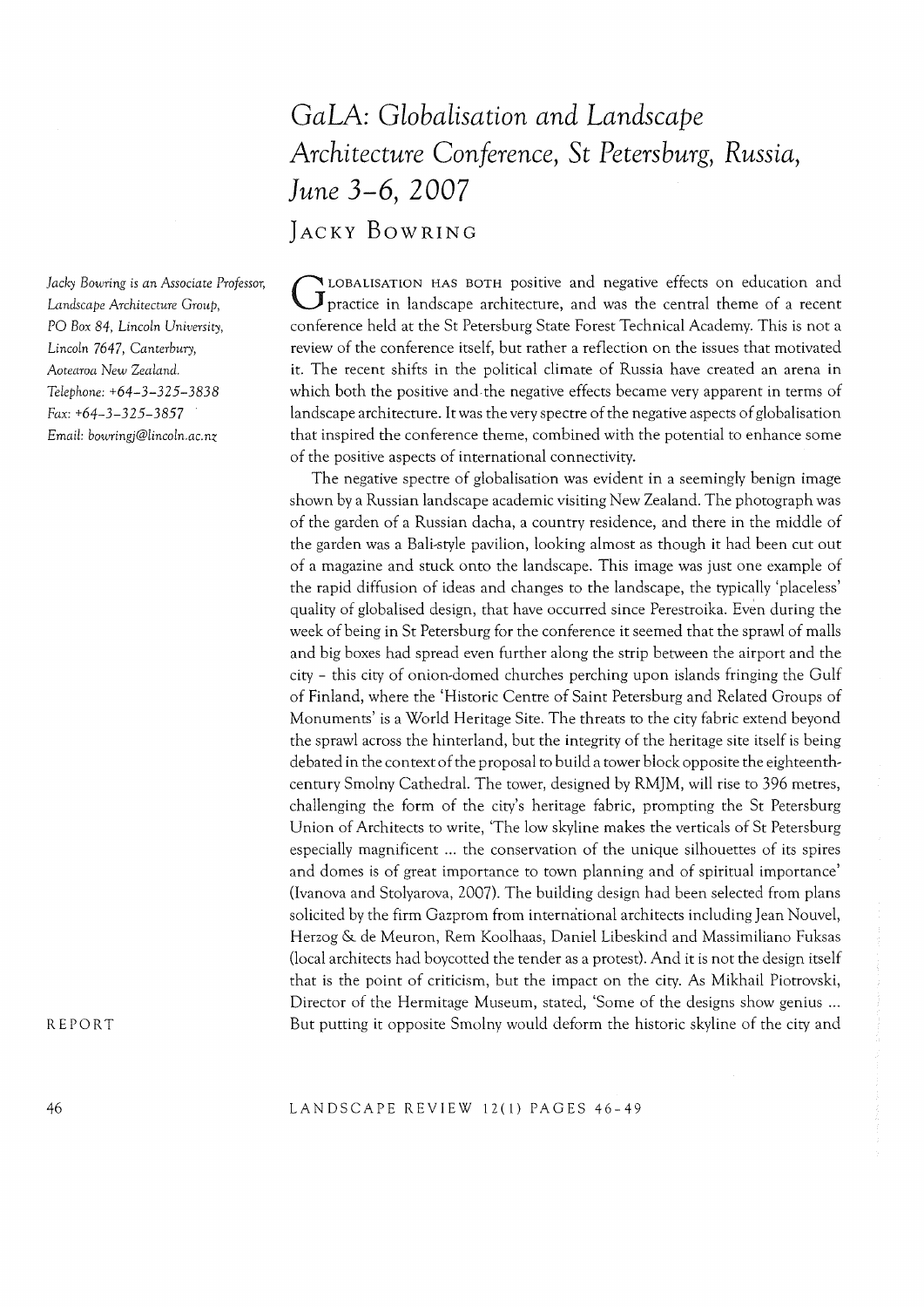look like a challenge ... It was mere accident that we inherited this fantastic city. We must not damage it' *(Spiegel Online, 2007).* 

Reactions to the Balinese hut, the peri-urban sprawl, the Gazprom tower, and the urban design examples that are as much Singapore or Sydney, are of anxiety: that a place and culture with particular distinguishing qualities is becoming eroded, that it is going to become like every other place. These are manifestations of the negative, pernicious side of globalisation, and an area where landscape architecture education and practice must provide an ethical stance.

So, what of the positive potentials of globalisation? One of the key opportunities is the possibility to contribute to a dialogue, where connectivity can contribute to the advancement of all involved in particular spheres of interest. Together with the anxiety over the erosion of particular landscape qualities, this opportunity to establish a forum for discussion and debate for the emerging Russian landscape architecture profession was central to the idea of the conference. In the context of global discourse in design and allied areas, it is significant that the conference was organised by academics from New Zealand and Russia.<sup>1</sup> For both countries, there is a profound sense of being on the margins or, in the jargon of globalisation, the 'periphery'. For New Zealand, the sense of being on the periphery stems from a geographical condition, and for Russia, it is the legacy of the Iron Curtain that sees it marginalised in many ways.

However, the engagement of the 'periphery' within the discourse of design is intensely problematic. The critical mass of the self-declared 'centre' has undue influence on the shaping of that discourse. For academics on the margins, geographically or politically, this proves an ongoing issue. It was a point raised during the conference itself, when Jillian Walliss, a senior lecturer at the University of Melbourne, offered a challenge to the panel: that North Americans should actually read and publish material that is from the 'periphery', rather than requesting that it is rewritten to be relevant to them. For many outside of the North American 'centre' this was very familiar, knowing exactly this situation of having a paper or book proposal returned since it was not relevant to North America, and of being asked to rewrite manuscripts so that they are of relevance to that audience. At the same time, those on the 'margins' are more than familiar with reading case studies, papers, and books about North American sites that are arguably of little relevance to anyone outside North America - yet these examples are valorised with a 'universal' relevance. They are widely disseminated, such that they become the de facto global discourse of landscape architecture: a McDiscourse.

These are echoes of the experience of many within the field of arts who exist on the periphery - where geographic distance is conflated with intellectual distance by those in the 'centre'. One particular example comes to mind, of New Zealand artist Stephen Bambury, who had for years laboured under the misapprehension that he was engaged in an international art *dialogue.* However, when he visited the United States he had to 'confront ... the fact that you can't have a conversation if only one party is able to speak. That was the reality [he] had to deal with.

JACKY BOWRING 47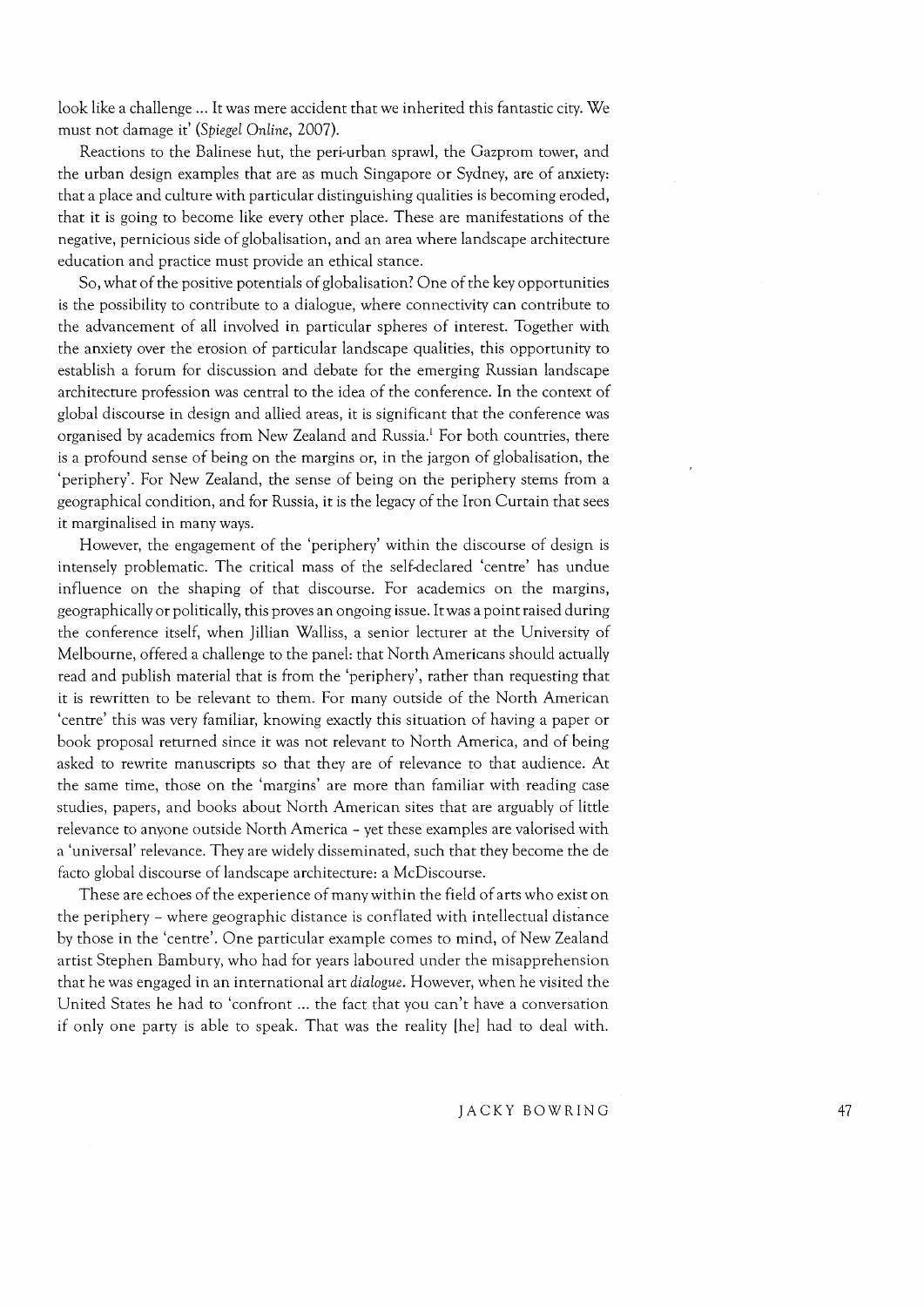In world terms, we outside New York didn't exist' (Bambury in Rewi, 1997).

Ironically, this conception of the irrelevance of the periphery is reinforced by funding bodies in peripheral locations. 'International' research is valued more highly in research-accounting exercises, meaning academics away from the 'centre' are put in the position of trying to get published. For many, having been faced with the 'not relevant' response, their reaction is to abandon research of critical local relevance in favour of that which is considered part of the 'international' discourse. Here is one of the very critical negative impacts of globalisation: thinking local leads to not being global.

The relationships between core and periphery are significant in the context of landscape architecture education and practice. One of the key loci of such an argument is in the theory of critical regionalism. Frampton (1983), and Lefaivre and Tzonis (2003), for example, have been key exponents of this theoretical manoeuvre, which seeks to offer a point of balance between the perception of globalisation as an homogenising force, and the stifling position of a romantic regionalism. In his critique of critical regionalism, Eggener (2002) highlights the unease of applying such a theory to the incursions of globalised design away from the 'West'. He destabilises the apparently benign nature of the theory through exposing the ways in which critical regionalism itself is something of a globalised phenomenon. At the core of the ideas of 'centre' and 'periphery', and the notion that the periphery should 'resist' the centre, is an idea that there is a dominant design discourse and, simultaneously, one that must resist that discourse. There is a certain arrogance in such a belief, that it is thought that those who are conceptualised as from the 'periphery' are actually wishing to see their design practice viewed as a form of resistance to the homogenising forces of the centre. Why not vice versa? What does critical mass have to do with design quality, with intellectual engagement, with critical thinking? As King (1996) puts it:

these global theories ... enable those who produce or adopt them to view the world of others from one particular place, from one point of authority, from one particular social and cultural position. They produce a totalizing vision or overview which is likely to be at odds with the meanings which the inhabitants ... place on the buildings themselves. In looking for ways in which to think about buildings 'internationally' we need to be sure that we're not creating a new intellectual imperialism (p 71).

(A conference review and selected papers will appear in a future issue of *Landscape Review.)* 

#### NOTES

 $\mathbf{1}$ The conference was convened by Maria Ignatieva, Shelley Egoz, Jacky Bowring and Glenn Stewart of Lincoln University, and Irina Melnichuk of the St Petersburg State Forest Technical Academy.

## LANDSCAPE REVIEW 12(1)